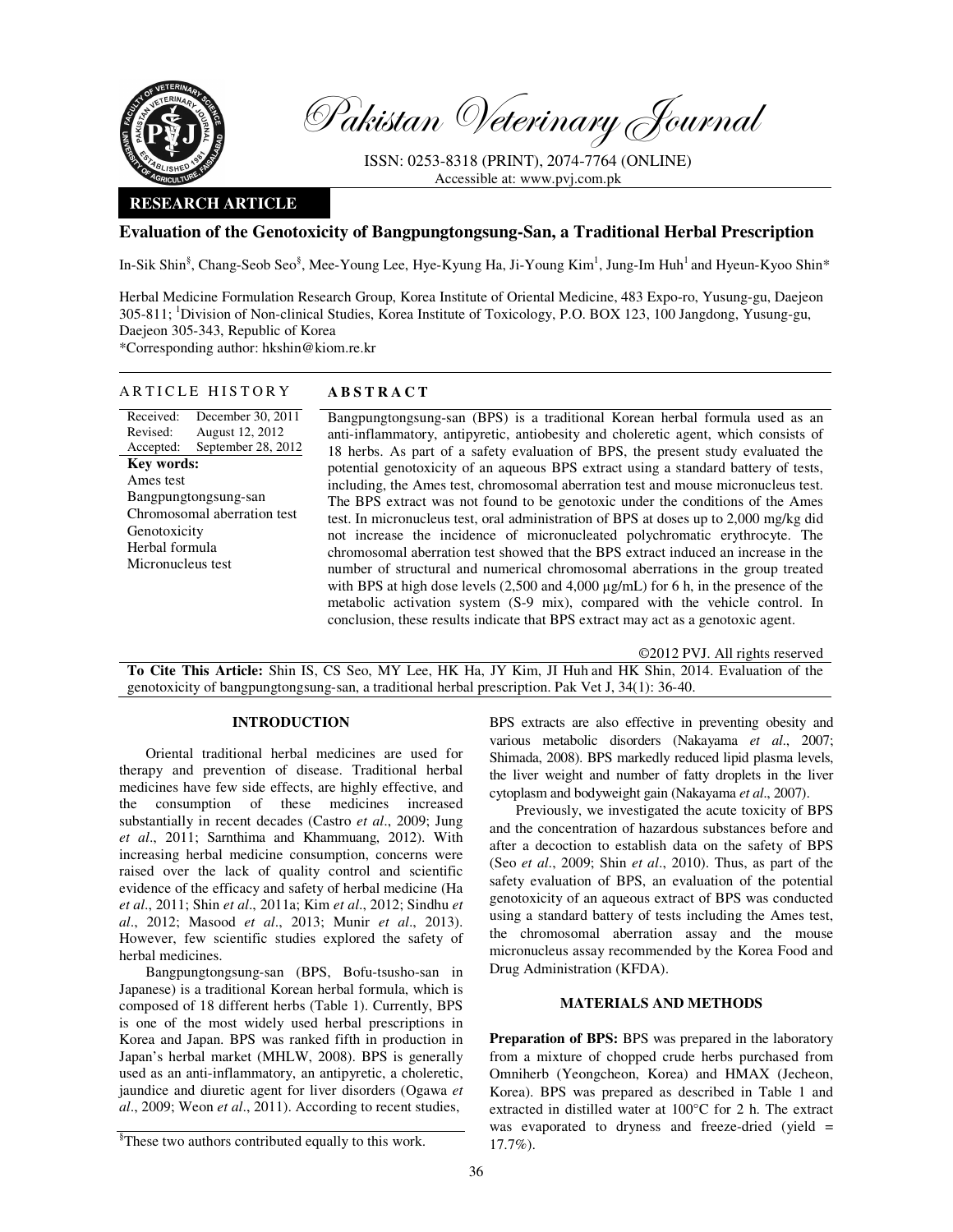Table 1: Composition of BPS

| Scientific name          | Amount (g)       |
|--------------------------|------------------|
| Talcum                   | 6.375            |
| Glycyrrhiza uralensis    | 4.5              |
| Gypsum                   | 2.625            |
| Scutellaria baicalensis  | 2.625            |
| Platycodon grandiflorum  | 2.625            |
| Ledebouriella seseloides | 1.6875           |
| Cnidium officinale       | 1.6875           |
| Angelica gigas           | 1.6875           |
| Paeonia lactiflora       | 1.6875           |
| Rheum undulatum          | 1.6875           |
| Ephedra sinica           | 1.6875           |
| Mentha pulegium          | 1.6875           |
| Forsythia koreana        | 1.6875           |
| Erigeron Canadensis      | 1.6875           |
| Schizonepeta tenuifolia  | 1.3125           |
| Atractylodes japonica    | 1.31             |
| Gardenia jasminoides     | $\overline{1.3}$ |
| Zingiber officinale      | 6.25             |
| Total amount             | 44. I 25         |

|  |  |  | Table 2: Contents of 4 compounds in the BPS by HPLC (n=3) |
|--|--|--|-----------------------------------------------------------|
|--|--|--|-----------------------------------------------------------|

| Compound       | Mean $(mg/g)$ | SD    | RSD (%) |
|----------------|---------------|-------|---------|
| Geniposide     | 5.06          | 0.016 | 0.310   |
| Liquiritin     | 7.33          | 0.015 | 0.200   |
| <b>Baiclin</b> | 28.44         | 0.110 | 0.388   |
| Glycyrrhizin   | 7.8 I         | 0.016 | 0.198   |

**High performance liquid chromatography (HPLC) analysis of BPS:** HPLC analysis of BPS was conducted using a Shimadzu LC-20A HPLC system (Shimadzu Co., Kyoto, Japan). Lyophilized BPS extract was weighed (500 mg) into a 25 mL flask and distilled water was added to the volumetric mark. The mixture was shaken for 10 min at room temperature, passed through a 0.2 µm membrane filter, and 10 µL aliquots of filtrate were injected into HPLC column. All calibration curves were obtained by assessment of peak areas from standard solutions in the concentration ranges: geniposide, 0.39-50.00 µg/mL; liquiritin, 0.39-50.00 µg/mL; baicalin, 1.56-200.00 µg/mL; glycyrrhizin, 0.79-100.00 µg/mL. The analysis was carried out at a flow rate of 1.0 mL/min with photodiode array detection at 254 and 280 nm. The injection volume was 10 µL.

The retention times of four compounds were 14.1, 17.3, 22.5 and 31.7 min for geniposide, liquiritin, baicalin, and glycyrrhizin, respectively. The linearity of peak area (y) versus concentration (x, µg/mL) curve for reference compounds was used to calculate the concentrations of the main components in BPS.

**Ames test:** The Ames test was conducted according to OECD guideline TG 471. *Salmonella typhimurium* strains TA98 and TA1537 (which detect frame-shift mutagens), strains TA100 and TA1535, and *Escherichia coli* WP2uvrA (which detect base-pair substitution mutagens) were used as tester strains, which were obtained from Molecular Toxicology Inc. (Boone, NC, USA). In this study, various concentrations of BPS (111.1−5,000 µg/plate) were incubated with tester strains in the presence or absences of metabolic activation (using S-9 mix) at 37°C for 48 h. Triplicate plates were run for each assay. The results were expressed as the mean number of revertant colonies with standard deviations.

**Chromosome aberration assay:** The chromosome aberration assay was performed according to OECD

guideline TG 473. The chromosomal aberration test was performed using Chinese hamster lung (CHL) cells, which were obtained from the American Type Culture Collection (Manassas, VA, USA). The assay consisted of short-term (6 h) and continuous (24 h) treatments. Approximately 22 h after the start of the treatment, colchicine was added to each culture to make a final concentration of  $1 \mu M$ . Slides of CHL cells were prepared by treating with hypotonic solution, methanol, and glacial acetic acid, followed by flame drying and Giemsa staining for metaphase plate analysis. Two hundred metaphases (100 metaphases from each duplicate culture) were selected and analyzed for each treatment group, using a light microscope at 1000x magnification. The results were expressed as the mean number of aberrant metaphases excluding gaps per 100 metaphases.

**Micronucleus test:** Six-week-old pathogen-free male ICR mice (25.3−28.3 g) were obtained from Orient Co., Ltd. (Sungnam, Korea) and used after one week of quarantine and acclimatization. This study was reviewed and assessed by the Institutional Animal Care and Use Committee of the Korea Institute of Toxicology. BPS was administered by gavage to male ICR mice once a day for two days at doses of 500, 1,000 and 2,000 mg/kg.<br>Cyclophosphosphamide was administered by Cyclophosphosphamide was administered by intraperitoneal injection at a dose of 70 mg/kg. At 24 h after the last treatment, mice were sacrificed and bone marrow cells were prepared as described by Shin *et al*. (2011b). Small round or oval bodies within erythrocytes with a size of about 1/5 to 1/20 of the diameter of a polychromatic erythrocyte (PCE) were regarded as micronuclei. A total of 2,000 PCEs were counted per animal by the same observer to determine the frequencies of micronucleated polychromatic erythrocytes (MNPCEs). The PCE/(PCE+NCE) ratio was calculated by counting 500 cells. The micronucleus test was conducted in accordance with OECD guideline TG 474.

**Statistical analysis:** The statistical analyses were based on the methods used in the published reports (Kim *et al*., 2010; Shin *et al*., 2012) using Statistical Analysis System (SAS) software (Ver. 9.1.3, SAS Institute Inc., NC, USA). Differences were regarded as statistically significant if  $P < 0.05$ .

#### **RESULTS**

**HPLC analysis of BPS:** HPLC analysis of BPS was applied for the simultaneous determination of four compounds in BPS, *i.e.,* geniposide, liquiritin, baicalin, and glycyrrhizin. Fig. 1 shows chromatograms of the reference compounds and the aqueous extract of BPS, with detection of eluents at 254 nm and at 280 nm. The linearity of the peak area (y) versus concentration (x, µg/mL) curve for each component was used to calculate the contents of the main components in the BPS. The correlation coefficients  $(R^2)$  of calibration curves for four constituents were greater than 0.9999. The concentrations of the four components in BPS ranged from 5.06 – 28.44 mg/g (Table 2).

**Ames test:** As shown in Table 3, there was no increase in the number of revertant colonies compared to vehicle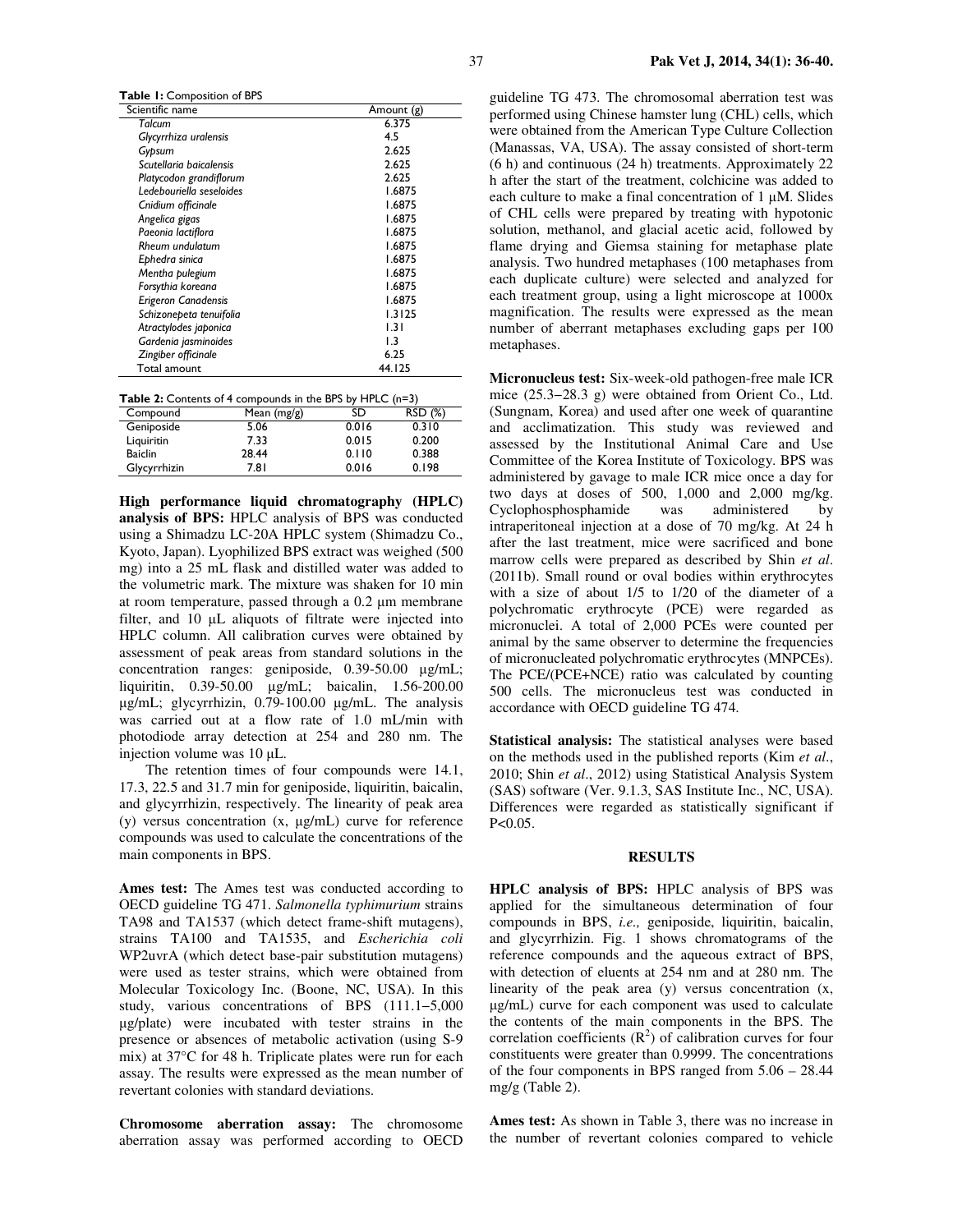

Fig 1: HPLC chromatogram of the standard mixture of four major compounds with detection at 254 nm (A) and 280 nm (B), BPS sample at 254 nm (C) and 280 nm (D). Geniposide (1), liquiritin (2), baicalin (3) and glycyrrhizin (4).

|  |  | <b>Table 3: Results of Ames test with BPS</b> |  |
|--|--|-----------------------------------------------|--|
|  |  |                                               |  |

|                   | Dose       | Revertant colonies/plate      |                    |  |
|-------------------|------------|-------------------------------|--------------------|--|
| Tester            |            | (Mean) [Factor] <sup>a)</sup> |                    |  |
| strain            | (µg/plate) | Without S-9 mix               | With S-9 mix       |  |
| <b>TA100</b>      | 0          | 107±4                         | 96±1               |  |
|                   | 555.6      | 102±4 [1.0]                   | 120±10 [1.3]       |  |
|                   | 1666.7     | 126±27[1.2]                   | $149±3$ [1.6]      |  |
|                   | 5000       | $152 \pm 35$ [1.4]            | 169±35 [1.8]       |  |
|                   | SA(0.5)    | 284±33[2.7]                   |                    |  |
|                   | BP(2)      |                               | 385±26 [4.0]       |  |
| <b>TA1535</b>     | 0          | 10±3                          | 12±1               |  |
|                   | 185.2      | $8±2$ [0.8]                   | 11±2<br>[0.9]      |  |
|                   | 555.6      | $12±3$ [1.2]                  | 11±2<br>[0.9]      |  |
|                   | 1666.7     | 9±3 [0.9]                     | 13±1<br>[1.1]      |  |
|                   | 5000       | $10±3$ [1.0]                  | 15±4<br>$[1.3]$    |  |
|                   | SA(0.5)    | 188±10[18.8]                  |                    |  |
|                   | $2-AA(2)$  | $9±2$ [0.9]                   | 71±11 [5.9]        |  |
| <b>TA98</b>       | 0          | $26 + 2$                      | 33±7               |  |
|                   | 555.6      | 24±9 [0.9]                    | 29±2<br>[0.9]      |  |
|                   | 1666.7     | 23±3 [0.9]                    | 36±3<br>[1.1]      |  |
|                   | 5000       | 27±2 [1.0]                    | 30±4<br>[0.9]      |  |
|                   | $2-NF(2)$  | 336±39[12.9]                  |                    |  |
|                   | BP(2)      | $15±3$ [0.6]                  | 504±23 [15.3]      |  |
| <b>TA1537</b>     | 0          | 7±I                           | 22±5               |  |
|                   | 555.6      | 9±1<br>$[1.3]$                | $20±3$ [0.9]       |  |
|                   | 1666.7     | 8±1<br>[1.1]                  | 34±8 [1.5]         |  |
|                   | 5000       | 7±2<br>[1.0]                  | 42±5 [1.9]         |  |
|                   | 9-AA (50)  | 189±49[27.0]                  |                    |  |
|                   | BP(2)      |                               | $102 \pm 11$ [4.6] |  |
| E. coli           | 0          | 39±3                          | 40±4               |  |
| WP2uvrA           | 555.6      | $33±1$ [0.8]                  | $41±5$ [1.0]       |  |
|                   | 1666.7     | 34±3 [0.9]                    | 41±7 [1.0]         |  |
|                   | 4000       | 44±l<br>[1.1]                 | $43±8$ [1.1]       |  |
|                   | 5000       | 37±6 [0.9]                    | 45±5 [1.1]         |  |
|                   | 4NQO (0.5) | I54±36[3.9]                   |                    |  |
|                   | 2-AA (4)   |                               | $100±8$ [2.5]      |  |
| confirmatory test |            |                               |                    |  |
| <b>TA1537</b>     | 0          |                               | 22±4               |  |
|                   | 555.6      |                               | 26±6 [1.2]         |  |
|                   | 1666.7     |                               | 34±5 [1.5]         |  |
|                   | 5000       |                               | $41±4$ [1.9]       |  |
|                   | BP(2)      |                               | $131±6$ [6.0]      |  |

a) No. of revertant colonies of treated plate/No. of revertant colonies of vehicle control plate; SA, Sodium azide; 2-NF, 2-Nitrofluorene; 9-AA, 9- Aminoacridine; 4NQO, 4-Nitroquinoline N-oxide; 2-AA, 2-Aminoanthracene; BP, Benzo(a)pyrene

control at any dose in TA100, TA1535, TA98 and WP2*uvrA* strains. However, in the TA1537 strain, the number of revertant colonies increased in a dosedependent manner compared with the vehicle control in the presence of the S-9 mix. To confirm this result, the test was repeated. The number of revertant colonies increased in a dose-dependent manner similar to the first test. However, the numbers of revertant colonies did not increase by two-fold in both tests. The positive control treatments, 2-AA, 9-AA, BP, 2-NF, 4NQO and SA showed significant mutagenicity in all strains when compared with vehicle controls.

**Chromosome aberration test:** There was no increase in the frequency of metaphases with aberrant chromosomes for the 6 h and 22 h BPS treatment groups without the S-9 mix compared with the vehicle control. However, there was a statistically significant increase in the number of structural and numerical metaphase cells with structural aberrations at concentrations of 2,500 and 4,000 µg/mL after 6 h of treatment in the presence of the S-9 mix (Table 4).

**Micronucleus test:** Adverse effects, such as clinical signs or body weight change, were not observed for mice between the first and final administration in the vehicle control group, in the positive control group, or in the 500, 1,000 or 2,000 mg/kg/day BPS treatment groups (data not shown). There was no statistically significant increase in the number of MNPCEs at any BPS test dose compared to the vehicle control group (Table 5). There was also no significant cytotoxicity decrease for any group treated with BPS compared to the vehicle control, in terms of the mean value of the ratio of PCE/(PCE + NCE).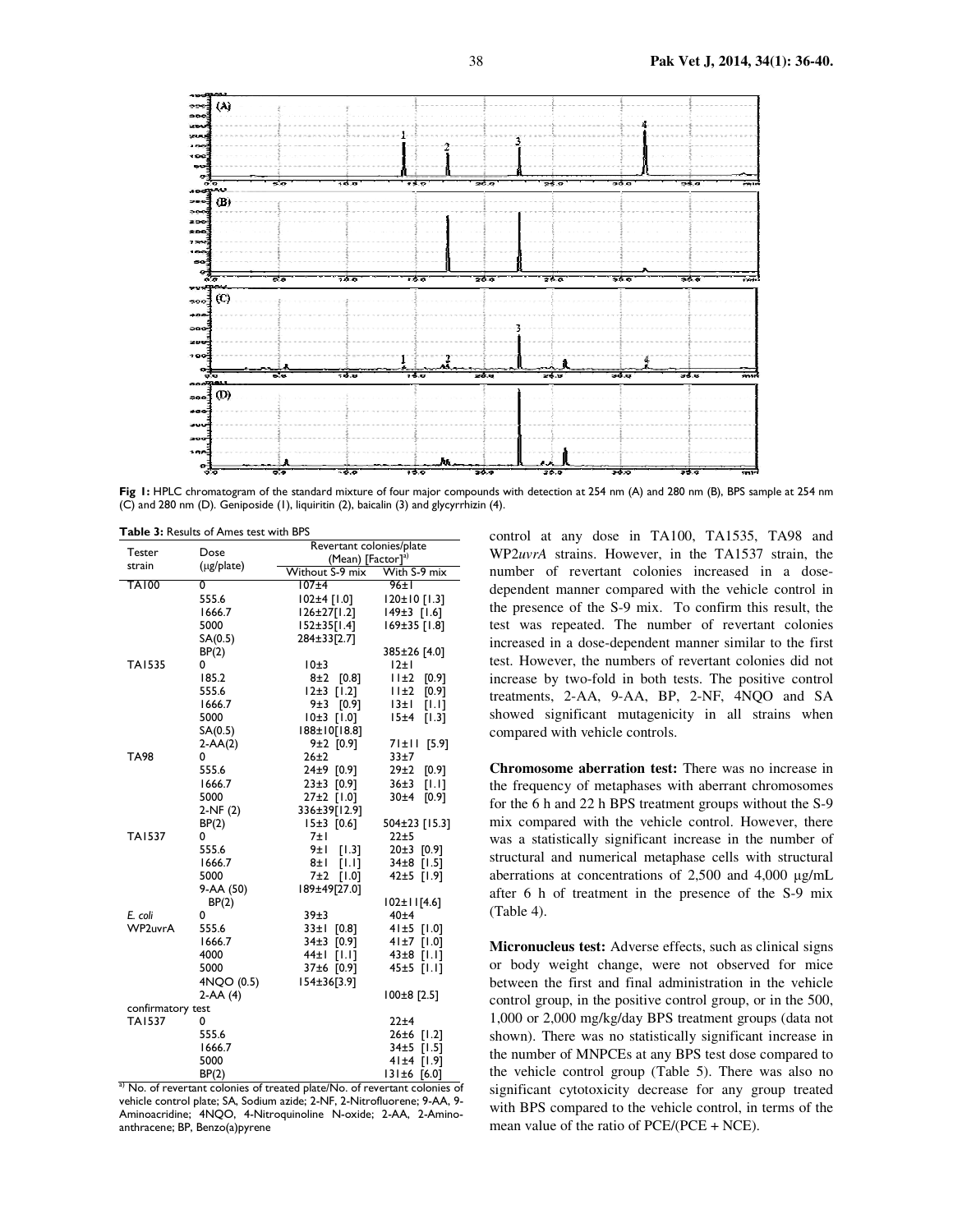Table 4: Results of chromosome aberration assay and relative cell count with BPS

| Nominal conc. Of test       | $S-9$ mix | Times <sup>a)</sup> | Mean Aberrant                                                                                                                                                             | Mean Total  | Mean                     | <b>Relative Cell</b> |
|-----------------------------|-----------|---------------------|---------------------------------------------------------------------------------------------------------------------------------------------------------------------------|-------------|--------------------------|----------------------|
| item (µg/mL)                |           | (hours)             | Metaphases                                                                                                                                                                | Aberrations | of $PP + ER$             | Count (%)            |
| 6 h treatment $(+$ S-9 mix) |           |                     |                                                                                                                                                                           |             |                          |                      |
| 0                           | $\ddot{}$ | $6 - 18$            | 1.0/1.0 <sup>b</sup>                                                                                                                                                      | 1.5/1.5     | $0.5 + 0.0$              | 100                  |
| 1250                        | $\ddot{}$ | $6 - 18$            | 2.0/2.0                                                                                                                                                                   | 3.0/3.0     | $3.0 + 0.0$              | 75                   |
| 2500                        | +         | $6 - 18$            | $8.5/7.5$ <sup>**</sup> c)                                                                                                                                                | 12.0/11.0   | $3.0+1.0^{+c}$           | 60                   |
| 4000                        | $\ddot{}$ | $6 - 18$            | $15.0/15.0$ <sup>**</sup> c)                                                                                                                                              | 24.5/24.5   | $2.0+2.5$ <sup>*c)</sup> | 49                   |
| <b>CPA</b><br>- 6           | $\ddot{}$ | $6 - 18$            | 30.5/30.5 $*$ <sup>4)</sup>                                                                                                                                               | 57.0/56.5   | $0.5 + 0.0$              | 65                   |
| 6 h treatment (- S-9 mix)   |           |                     |                                                                                                                                                                           |             |                          |                      |
| 0                           |           | $6 - 18$            | 0.0/0.0                                                                                                                                                                   | 0.0/0.0     | $0.0 + 0.0$              | 100                  |
| 625                         |           | $6 - 18$            |                                                                                                                                                                           | Not counted |                          | 101                  |
| 1000                        |           | $6 - 18$            | 1.0/1.0                                                                                                                                                                   | 1.0/1.0     | $0.0 + 0.0$              | 82                   |
| 1250                        |           | $6 - 18$            | 2.5/2.5                                                                                                                                                                   | 3.5/3.5     | $0.5 + 0.0$              | 50                   |
| EMS 800                     |           | $6 - 18$            | $19.0/19.0$ <sup>**d)</sup>                                                                                                                                               | 28.5/28.0   | $0.0 + 0.0$              | 67                   |
| 22h treatment (- S-9 mix)   |           |                     |                                                                                                                                                                           |             |                          |                      |
| 0                           |           | $6 - 18$            | 0.0/0.0                                                                                                                                                                   | 0.0/0.0     | $1.5 + 0.0$              | 100                  |
| 312.5                       |           | $6 - 18$            |                                                                                                                                                                           | Not counted |                          | 102                  |
| 625                         |           | $6 - 18$            | 0.1/0.1                                                                                                                                                                   | 1.5/1.5     | $1.5 + 0.0$              | 86                   |
| 1000                        |           | $6 - 18$            | 1.5/1.5                                                                                                                                                                   | 1.5/1.5     | $0.5 + 0.0$              | 65                   |
| <b>EMS</b><br>600           |           | $6 - 18$            | $24.0/24.0$ <sup>** d)</sup>                                                                                                                                              | 36.5/36.0   | $2.0 + 0.0$              | 66                   |
|                             |           |                     | Significant different from the control at P<0.05 and 0.01: <sup>a)</sup> Treatment time-recovery time: <sup>b)</sup> Gaps included/excluded, means of duplicate cultures: |             |                          |                      |

100 metaphases were examined per culture; <sup>c)</sup> χ<sup>2</sup>-test and Fisher' exact test; <sup>d)</sup> Fisher's exact test; PP, Polyploid; ER, Endoreduplication; CPA, Cyclophosphamide monohydrate; EMS, Ethylmethanesulfonate

Table 5: Results of Micronucleus test with BPS

| Chemical   | Dose    | MNPCE/2000 PCEs                 | PCE/(PCE+NCE)   |
|------------|---------|---------------------------------|-----------------|
| treated    | (mg/kg) | (Mean±SD)                       | (Mean±SD)       |
| Vehicle    |         | $1.67 \pm 1.15$                 | $0.52 \pm 0.02$ |
| <b>BPS</b> | 500     | $0.33 \pm 0.58$                 | $0.56 + 0.04$   |
|            | 1000    | $2.00 \pm 1.00$                 | $0.52 + 0.05$   |
|            | 2000    | $1.33 \pm 1.53$                 | $0.49 \pm 0.10$ |
| CPA        | 70      | 63.33 $\pm$ 7.02 <sup>*a)</sup> | $0.37 \pm 0.13$ |

\* Significantly different from the control at P < 0.05; a) Mann-Whitney's U-test; MNPCE, PCE with on or more micronuclei; PCE, Polychromatic erythrocyte; NCE, Normochromatic erythrocyte; CPA, Cyclophosphamide monohydrate

### **DISCUSSION**

As part of a safety evaluation of BPS, this study evaluated the potential genotoxicity of BPS using the three standard tests recommended by the International Conference on Harmonization of Technical Requirements for Registration of Pharmaceuticals for Human Use (ICH) and by the KFDA: the Ames test, the chromosomal aberration test, and the micronucleus test using ICR. A search of the published literature indicates that this is the first study to describe the genotoxicity of BPS.

In the Ames test, no positive mutagenic response was observed in any of the tester strains compared to the concurrent vehicle control groups regardless of S-9 mix application. However, in the TA1537 stain, the number of revertant colonies increased in a dose-dependent manner compared with the vehicle control in the presence of the S-9 mix in both first test and confirmation test. However, we do not think the BPS extract induced a mutagenic effect because the numbers of revertant colonies did not increase by two-fold, which would indicate genotoxicity, compared with the vehicle control. Therefore, under the conditions used in the present study, the Ames test demonstrated that BPS is not mutagenic to the bacterial strains TA98, TA100, TA1335, TA1537 and WP2uvrA.

In the chromosomal aberration test using CHL cells, there was a statistically significant increase in the number of structural and numerical metaphase cells with structural aberrations at concentrations of 2,500 and 4,000 µg/mL after 6 h of treatment in the presence of the S-9 mix (Table 4). Positive controls showed significant increase in

the frequency of metaphases with aberrant chromosomes. The number of metaphases with structural aberrations in the vehicle and positive control groups was within the range established in our historical data. These findings confirm that the methodologies used in this study were valid. Therefore, these results indicated that the mutagenic potential of BPS is caused by both BPS and its metabolism.

The micronucleus test is a popular and useful in vivo procedure for the detection of chemically-induced chromosome damage because of its simplicity and efficacy. The number of reports using micronucleus testing increased dramatically in the scientific literature over the past decade (Naya *et al*., 2011) and the value of this test for examining the mutagenicity and carcinogenicity of chemicals has been emphasized, particularly when it is used in combination with other cytogenetic assays (Song *et al*., 2012). In present test, no abnormal changes in general appearance or body weight were observed for mice between the first and final administration in all groups (data not shown). There was no statistically significant increase in the number of MNPCEs at any BPS test dose compared to the vehicle control group. There was also no significant cytotoxicity decrease for any group treated with BPS compared to the vehicle control, in terms of the mean value of the ratio of PCE/(PCE + NCE). From these results, we conclude that BPS did not induce mutagenesis under the conditions of this study.

**Conclusion:** The study was evaluated the genotoxicity of BPS using a standard battery of tests to establish a genotoxicity profile for BPS. The results showed that BPS might exhibit genotoxic effects in chromosomal aberration test. Thus, we consider that BPS extract may act as a genotoxic agent.

**Acknowledgment:** This research was part of a project (The Evidence Based Medicine for Herbal Formula: K12031) funded by the Basic Herbal Medicine Research Group of the Korea Institute of Oriental Medicine.